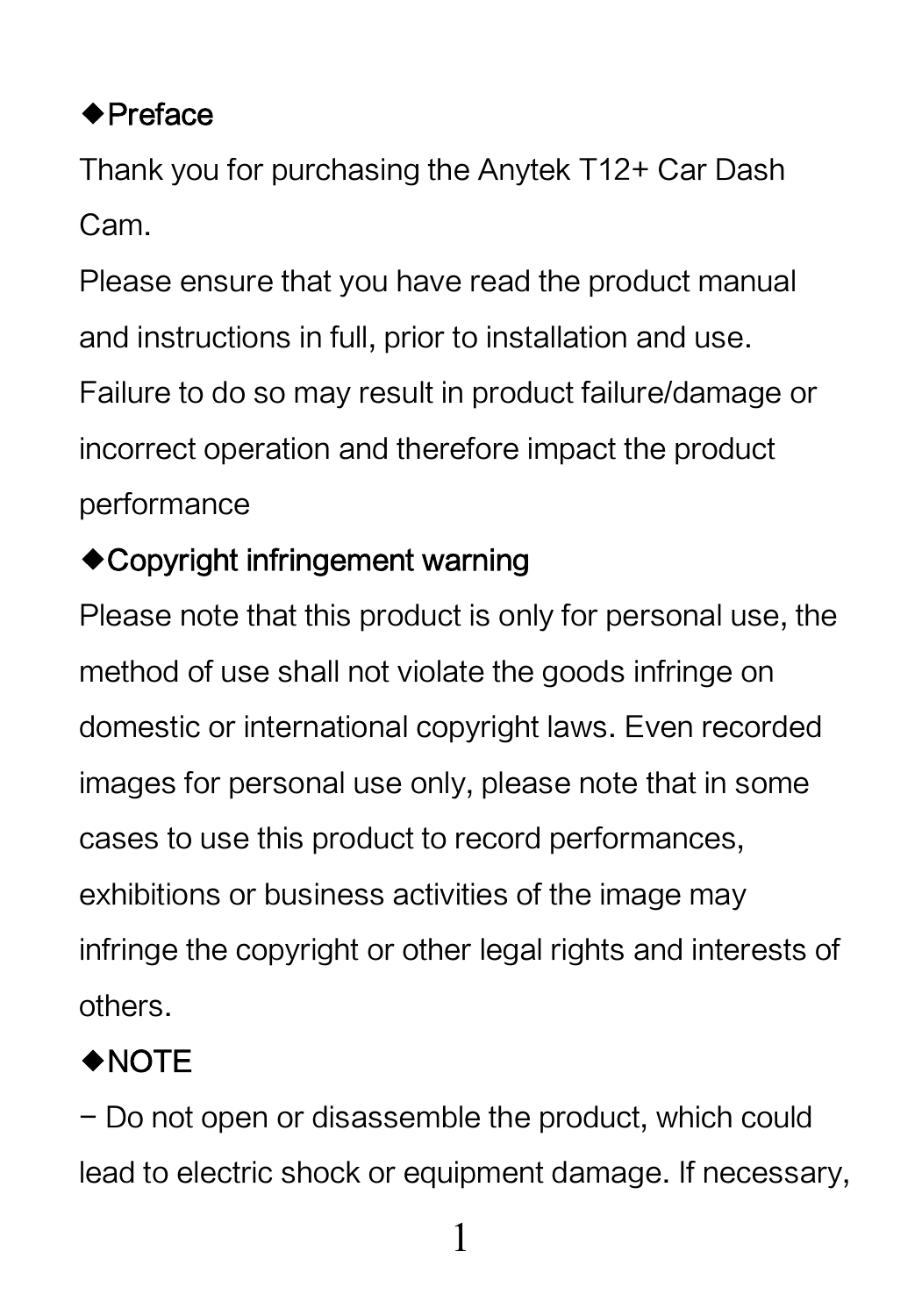referred to the service center or professional treatment.

- The product can be used in other applications, such as photography, self-timer and so on.

- Do not stack items on the device, do not press the screen, may cause the screen breakage.

- Do not use sharp objects touching the screen, in order to avoid damage to the screen.

- Do not let children play with the device.

- When the device is working, if the car charger pulled out from the cigarette lighter, the device will shut down. If the following situations arise , please contact the service center:

- Charger cable is damaged or broken;

- Housing damaged, transformer damage or the internal components exposed;

Please note that the charger itself consumes power, if the device is not in use, pull out the charger to avoid the battery discharged.

#### ◆The working conditions

- Don't be exposed to high temperatures or direct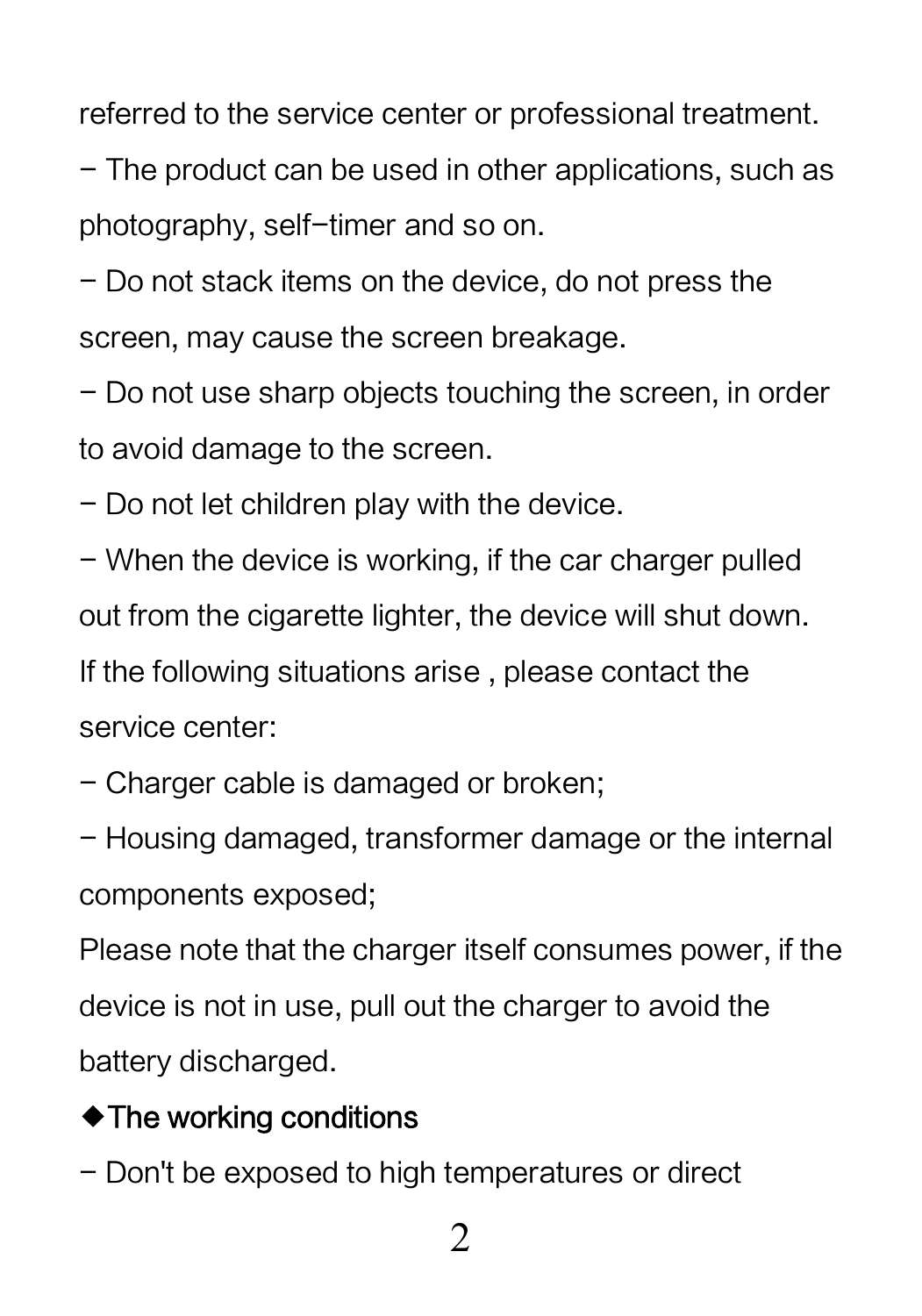sunlight, especially in the car. Avoid the dust get into the device.

- Avoid to use in damp environment . Please note that in a closed environment, the moisture in the air easy to condense and attached to the device.

- Avoid touch and intense impact.

-Keep the device and its accessories away from

flammable and explosive, corrosive liquid or gas.

- Cleaning the device, please put down from the scaffold before it. Using a soft wet cloth clean screen and device surface.

- Don't to disassemble, modify or repair the device by yourself. This may lead damage to the device. Please send it to special authorization service center for maintenance.

#### ◆Temperature and humidity

Normal operating temperature  $+0$  °  $-+50$  °, humidity 15% --65%.

Please place the device in a safe place.

# ◆Transport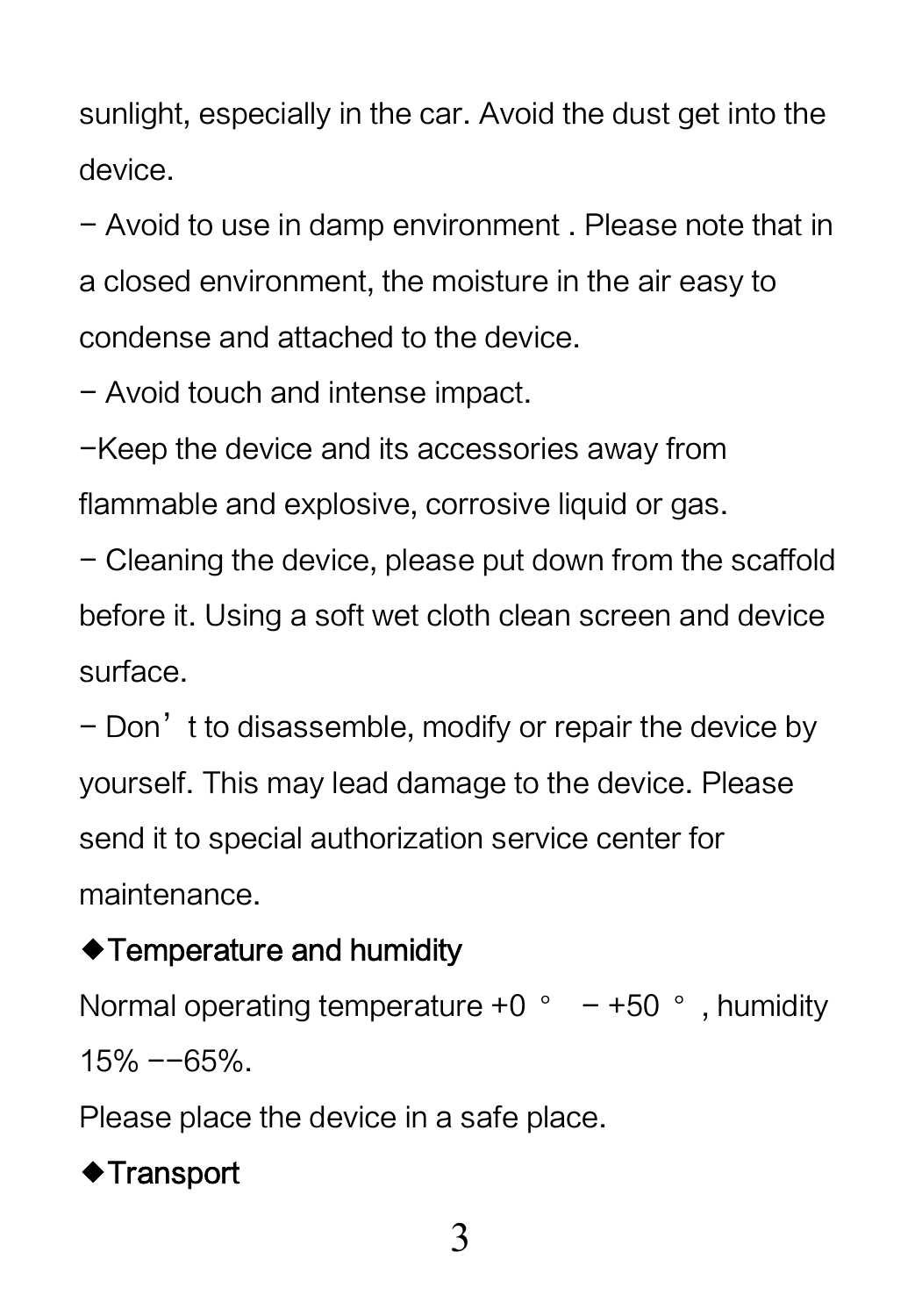- In the case of sudden changes in temperature or humidity, may cause moisture condensation inside the device, which can cause prepare a short circuit.

- Protect the device, avoid the dust or encounter

collisions in the process of transportation .

When in transport, please use the original packaging.

## ◆Car adapter (car charger)

Connect the car adapter with your car cigarette lighter socket (DC 12V or 24 V).

#### ◆Product Overview

- 1. Full HD Video Recording(1920\*1080@30fps)
- 2. 4G+1R Multi-layer filter lens, 170 degree wide angel lens
- 3. 9.66 inch IPS panel(1280\*320)
- 4. quipped with G+G capacity touch screen
- 5. Support WDR
- 6. Automatic recording when start up
- 7. Support loop recording( video/ audio)
- 8. Support continuous shooting
- 9. Collision file lock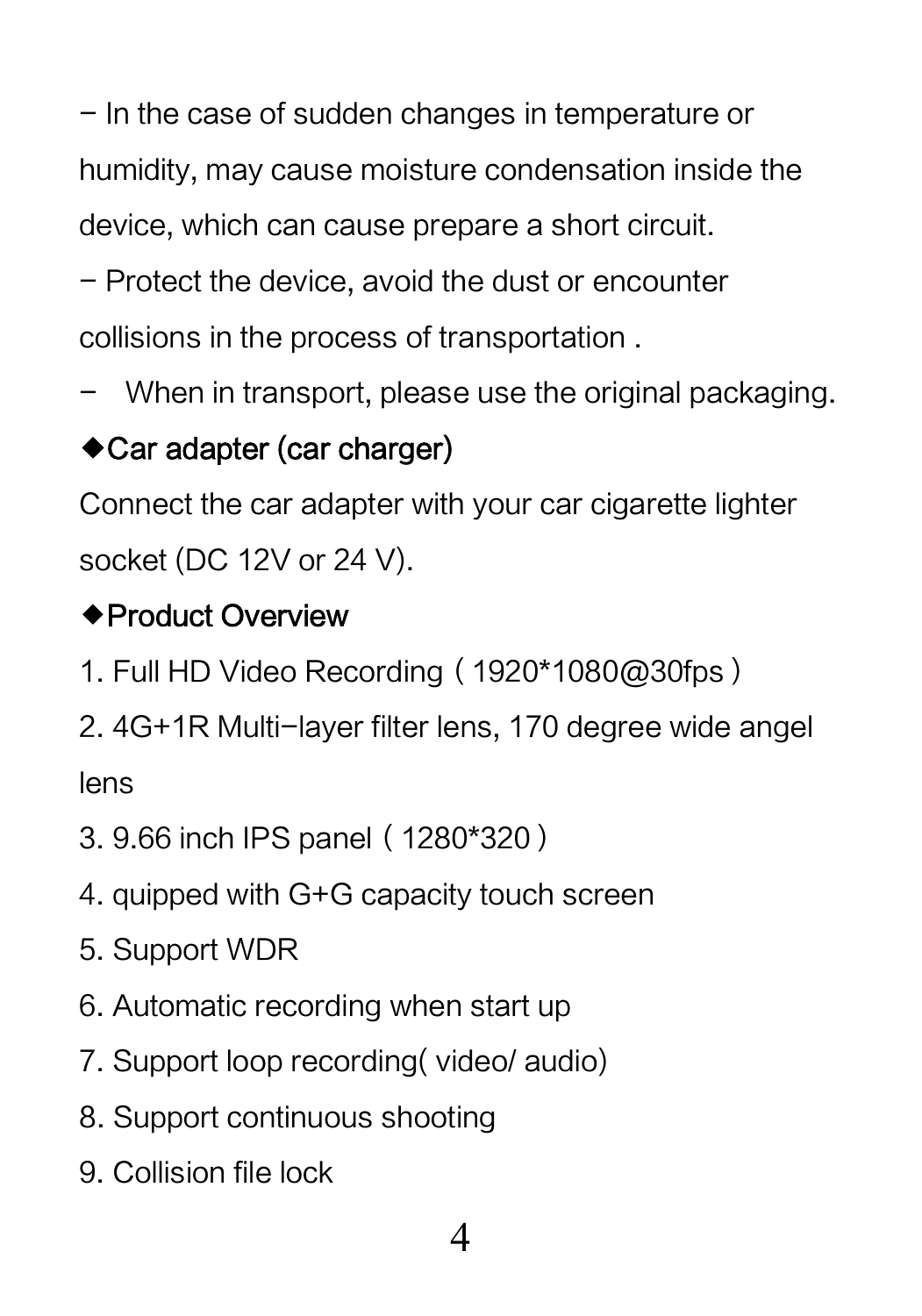10. Parking monitor

- 11. Support TF card up to 32GB
- 12. Support recording video while charging

# ◆Product structure



|                | GPS      | 2 | TF card slot | 3  | AV-IN         |
|----------------|----------|---|--------------|----|---------------|
| $\overline{4}$ | USB port | 5 | Camera Lens  | 16 | Power         |
|                |          |   |              |    | <b>Button</b> |
|                | LCD      | 8 | Reset        | 9  | Loudspeak     |
|                | Screen   |   |              |    | eı            |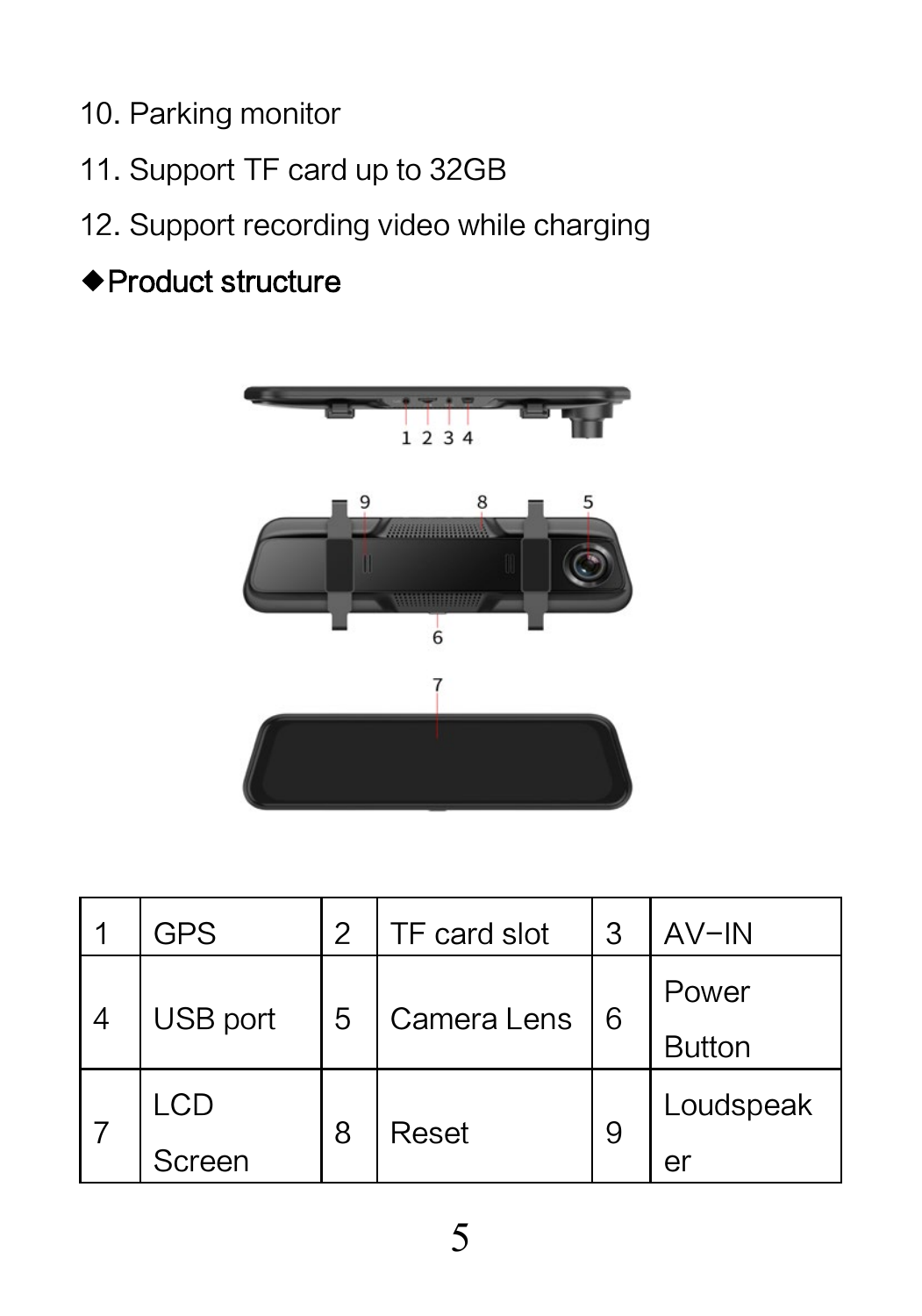## ON/ OFF Button

Function 1: Power ON/ Power OFF

Press the power button to turn the Dash Cam on. It will

automatically start recording once it receives power.

When power is turned off manually or power is removed,

the Dash Cam will save the current file and turn off.

Function 2: Background light ON/ OFF

When standby, short press the power button to enter

screen saver. Short press again to turn off the screen.

【NOTE】

A. Turn on/ff the screen will not influence the video recording.

B. After short pressing the power button to turn off the screen, touch the screen can wake up the screen.

#### ◆Installation of Dash Cam

- 1. Turn off the vehicle engine
- 2. Insert the TF Card into the card slot

【NOTE】

A. Please use the high speed TF card( above class 6).

The capacity of the TF card should be no less than 4GB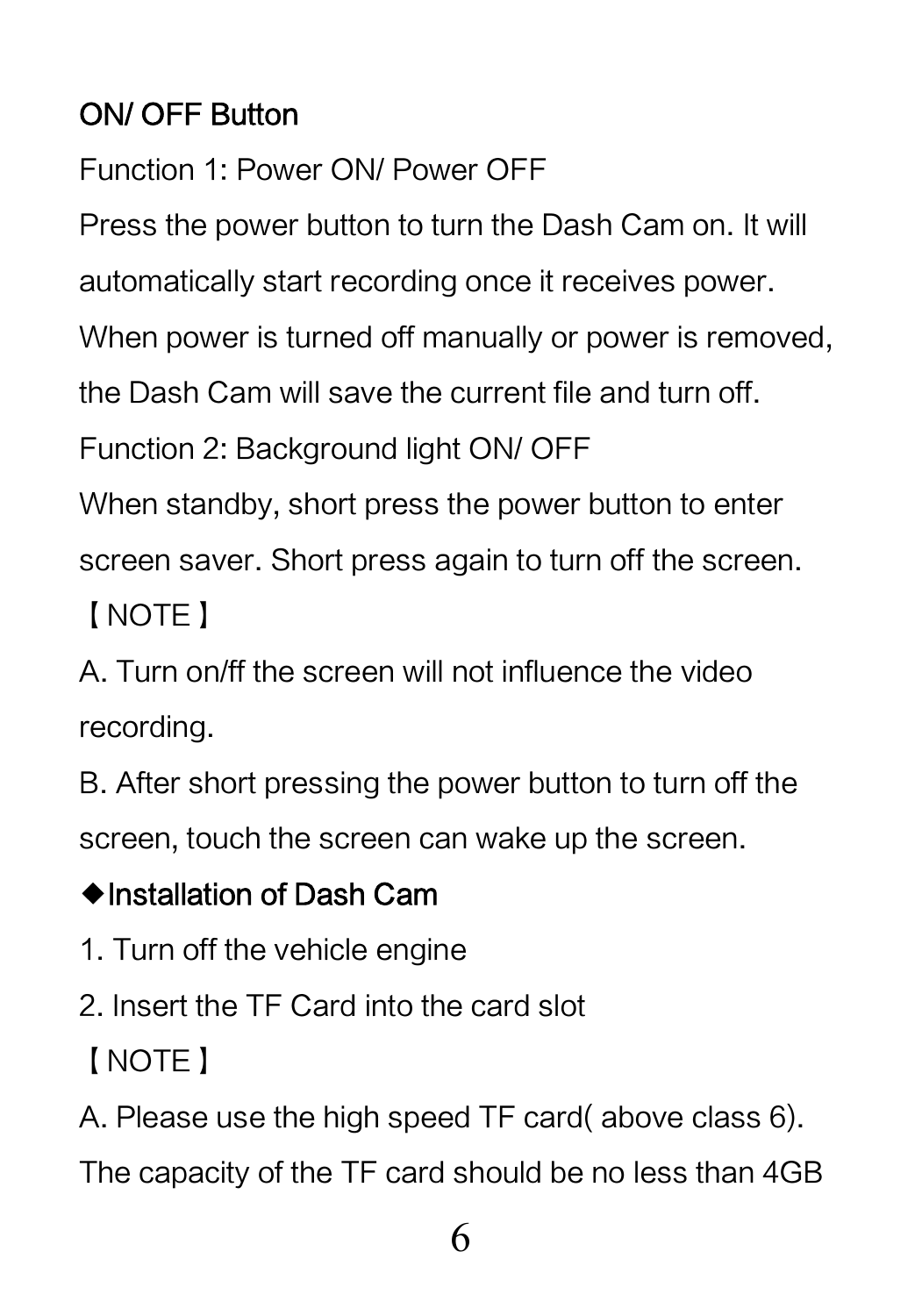and max to 32GB.

B. Please pay attention to the card direction when inserting the card into the card slot.( Please refer to the icon near the card slot).

3. Fix the Dash Cam on the original rear view mirror of the vehicle.

4. Insert car charger into the car cigarette lighter

5. Connect the recorder's USB port to the car charger with a charging extension cable.

[Note] The wiring extension cable can be laid along the edge of the windshield of the car during wiring.

6.Install the rear camera on the rear of the vehicle and pay attention to the direction when installing. Wiring can be laid along the roof of the vehicle. After the installation is complete, connect the rear plug to the AV-IN hole of the recorder.

7. Adjust the lens position to ensure that the lens is level with the ground.

8. Start the engine and check if the machine is installed correctly.

7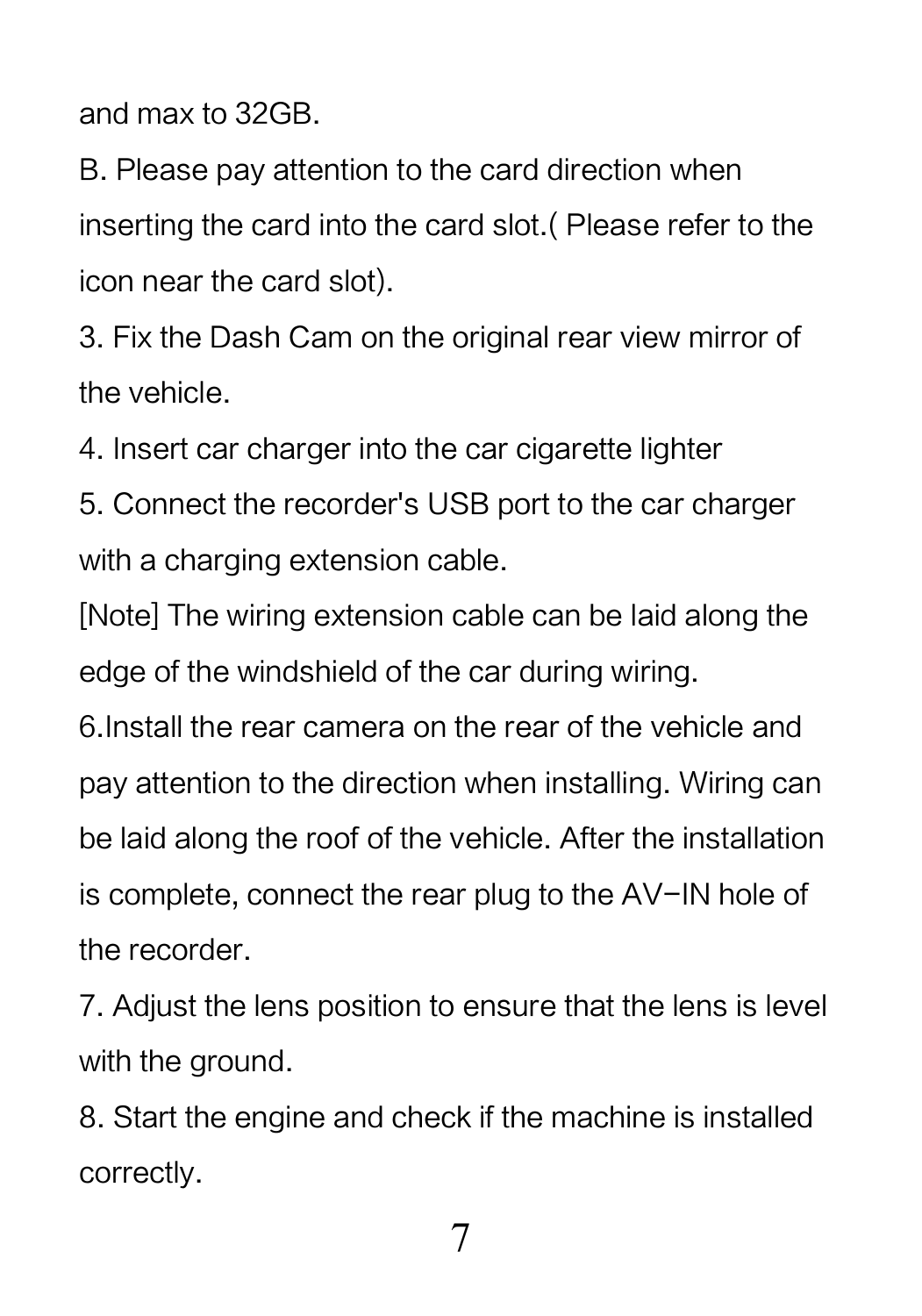【NOTE】Turn vehicles ignition to accessories, and the Dash Cam will power ON and start recording automatically, you will hear an audible tone once powered.

#### ◆Video operation

1. Turn on the vehicles' engine, the Dash Cam will power ON and start to recording videos.

2. In the main interface, click to enter video recording interface, click the icon  $\sqrt[q]{\ }$  to start recording. When the icon  $\sqrt[q]{\ }$  appears and flashed, it stops recording. 3. If need to return to the main interface, click the return icon.

Click the "function setting" to enter setting menu. Then click "video recording" to set video recording.

4. Power off the vehicle engine, the Dash Cam will save the recording video files and turn off the Dash Cam automatically. The files will be saved in the TF card piece by piece. When the card is full, the previous files will be covered by the later files.

# 【NOTE】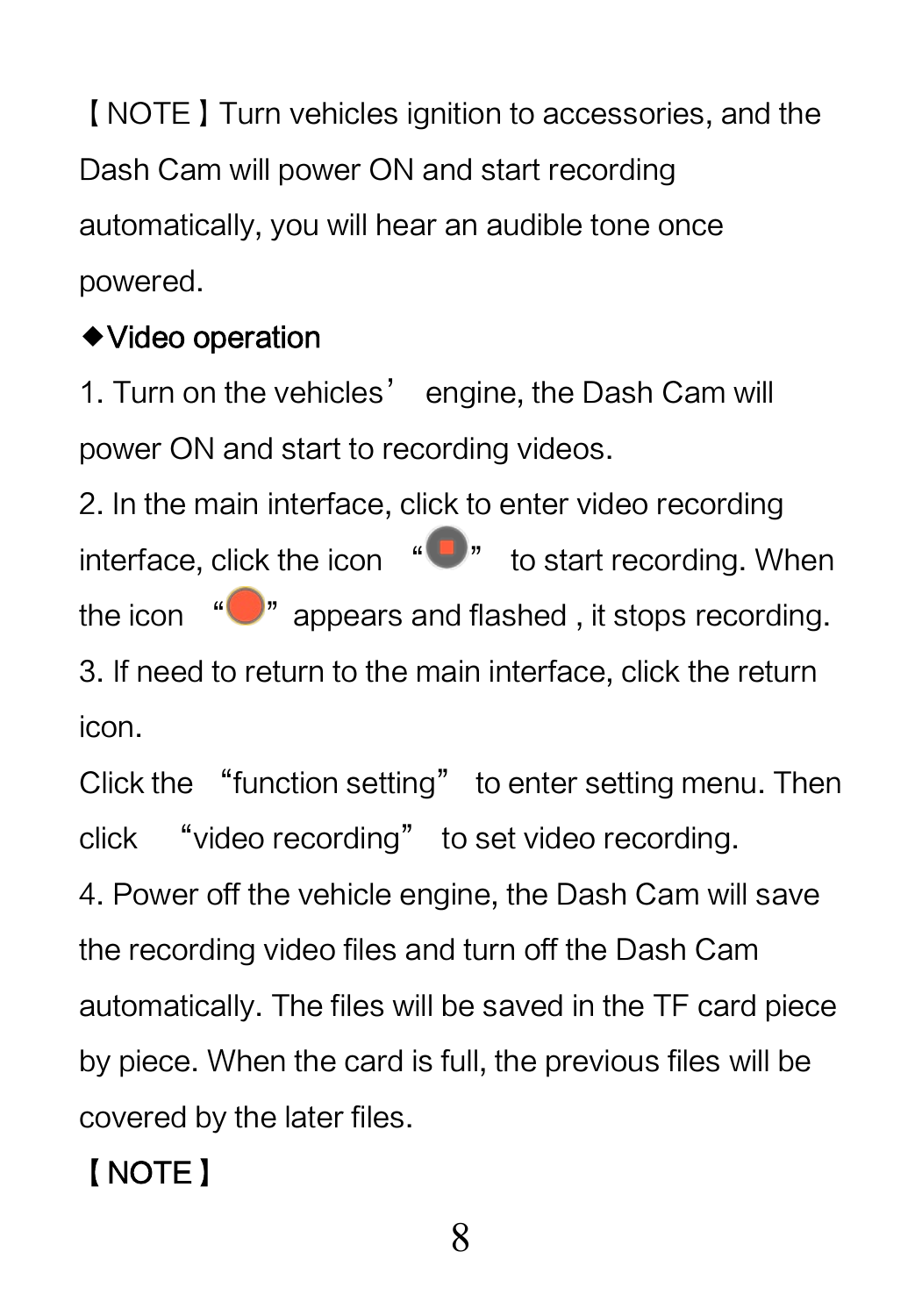A. The recording time setting has 1/3/5min. If choose any of it, when the TF card is full, the previous files will be covered by the later files.

B. The files of front and rear camera will be saved separately in the TF card. Under the catalog "DCIM" and the folders will be named of "DCIMA" and "DCIMB" .

## ◆Photo Operation

1. In the main interface, click "photo shooting" to enter photo mode. Click the icon  $\sqrt[4]{\bigcirc}$  can take one piece of photo.

2. If need to return to the main interface, click the return  $i$ con  $\sqrt[n]{\sqrt[n]{n}}$ 

3. In the main interface, click " function setting" to enter setting menu. Click the photo setting to set the photo setting.

# ◆Video Playback

1. In the main interface, click " file management" to enter playback mode.

2. Click UP/DOWN icon to find the video/photo. Click play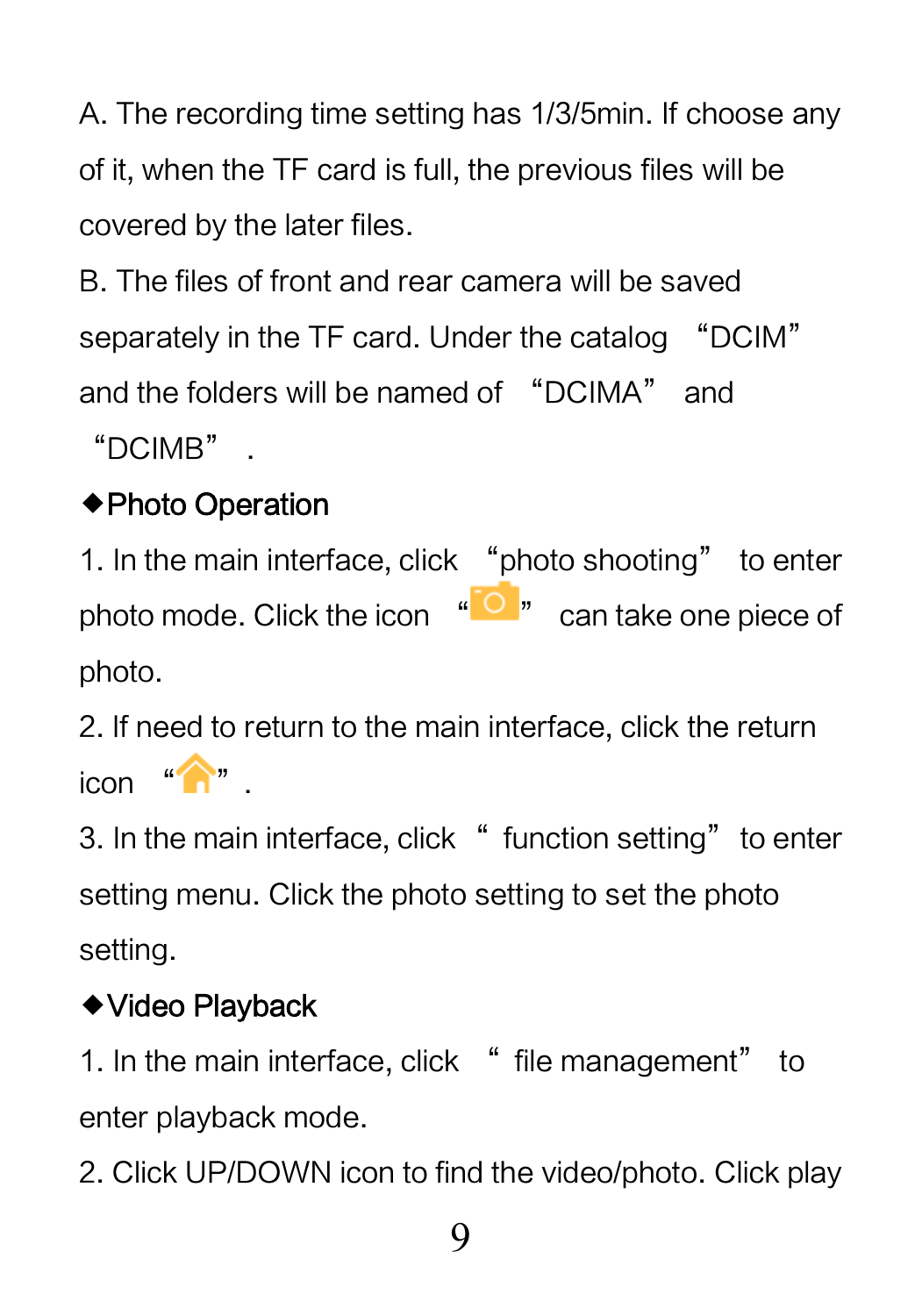# icon " $\triangleright$ " to playback.

## ◆One button lock function

When recording, click the lock icon  $\sqrt[4]{\binom{1}{1}}$  " to lock the present file. The locked file will have "["]" icon. To unlock the file, click unlock icon  $\overline{\mathbf{F}}$ . The locked file will not be covered.

## ◆One button mute function

In the main interface or video recording mode, click the icon  $\sqrt[4]{x}$  to turn on/ turn off the audio.

【NOTE】The setting will be saved automatically, the mute function do not need to be set again when reuse the Dash Cam.

#### ◆Switch the cameras lens on the screen

In the video recording interface, slide right/left to switch the front and rear camera on the screen as well as the picture in picture mode.

#### ◆Time/ date setting

In the main interface click "function setting" to enter function setting interface. Click the function setting to enter the general setting. Click time/date to set the time/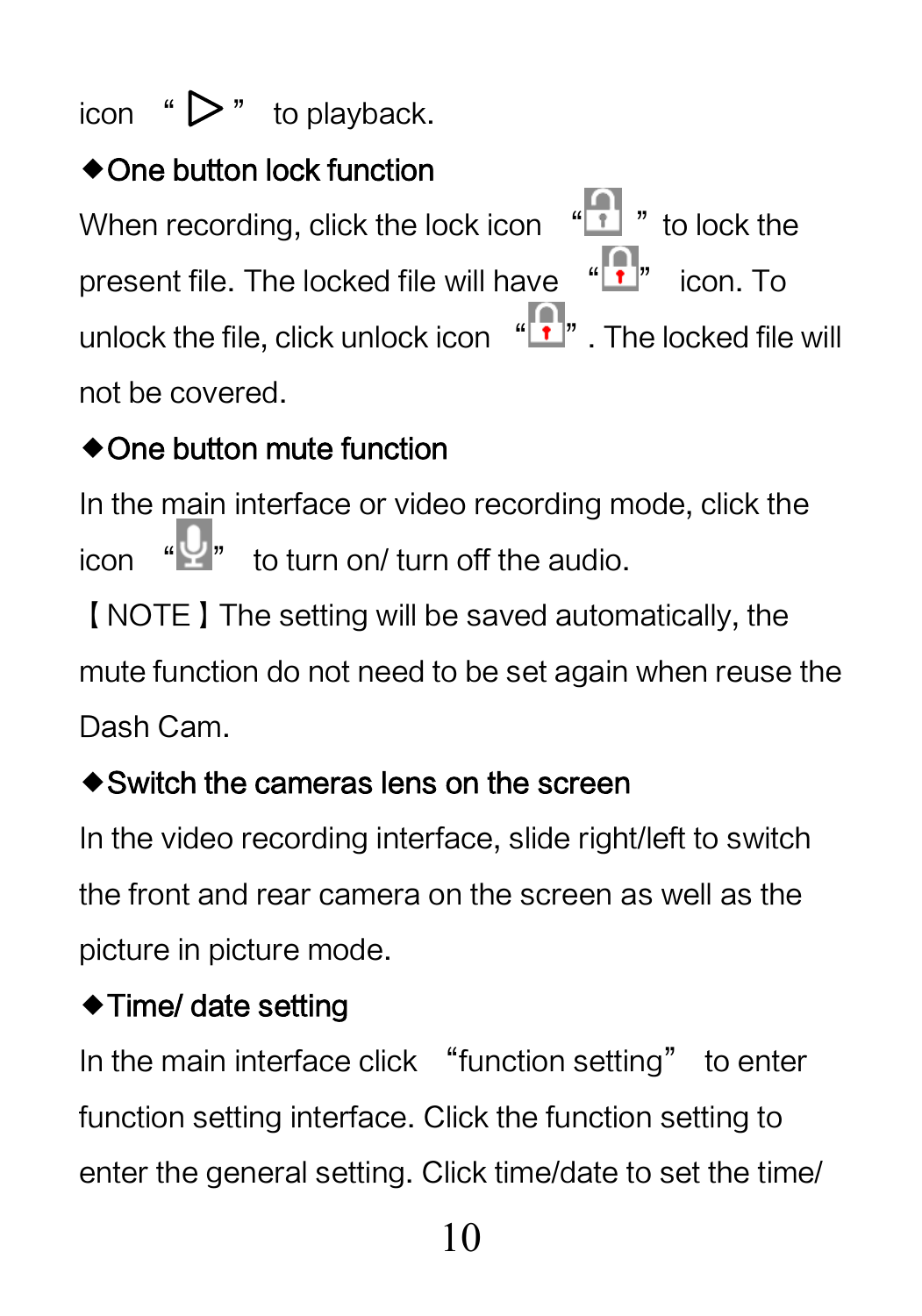date.

【NOTE】Please make sure to set the time/ date before using. In case of any accident happens and to save the date/ time accordingly. Thus to provide the effective evidences.

#### ◆Motion detection function

In the main interface, click "function setting" to enter the setting interface. Click motion detection to turn on/ off the function. Click the icon " " at the bottom of right to return the main interface, the up of the left will appear the motion detection. When the camera lens interact there is a moving object, the Dash Cam will start video recording. After 10s, when there is no longer moving object, the Dash Cam will stop recording.

【NOTE】

A. If the motion detection function need to be used all the time, please make sure the Dash Cam is with power supply all the time.

B. Enter the setting to turn off the motion detection

11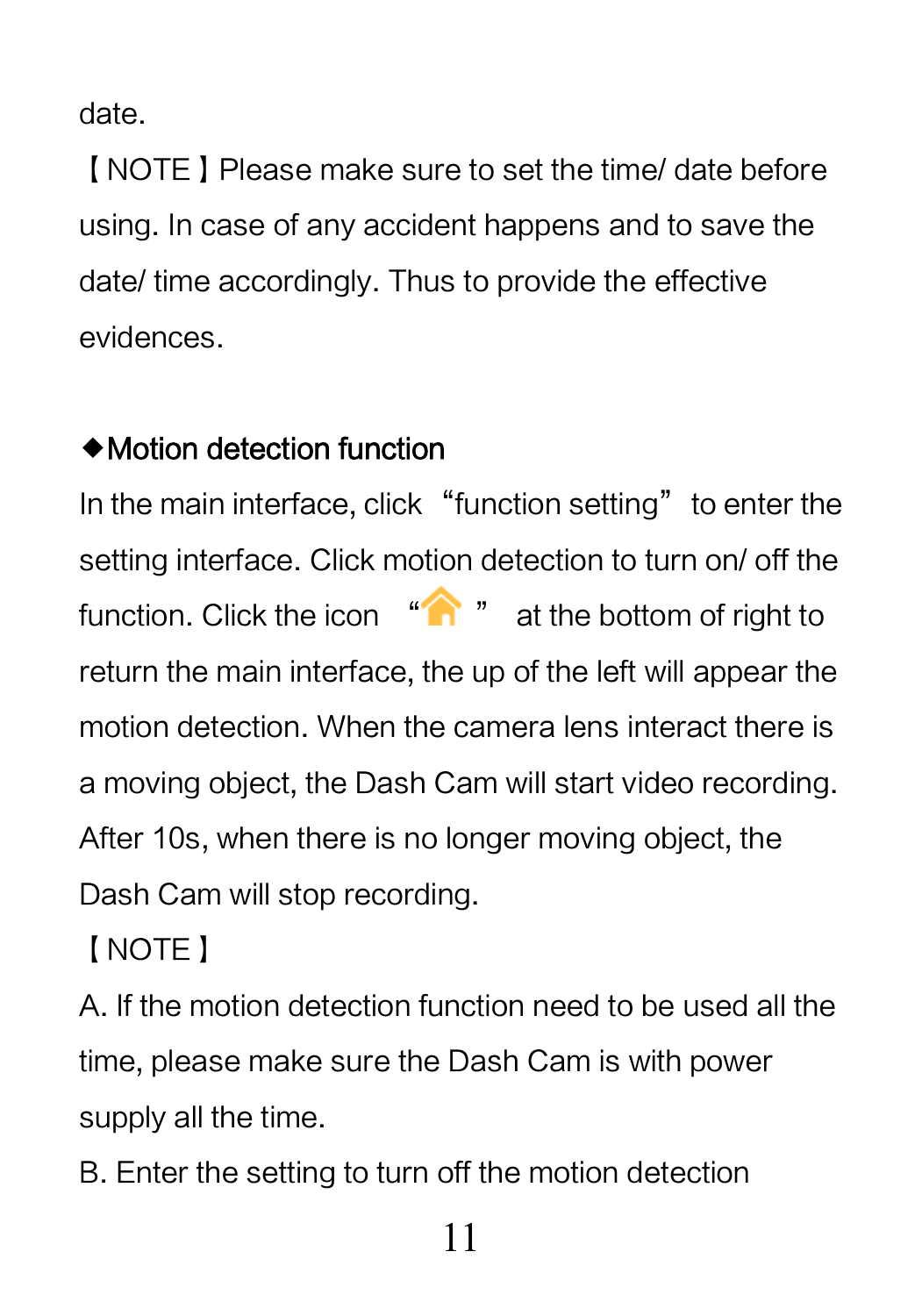function when the Dash Cam is not recording.

#### ◆G-sensor fundtion

The Dash Cam has built-in G-sensor. In the main interface, click the "function setting" enter the function setting interface. Click video recording setting to find "G-sensor". Click G-sensor to set it. When recording, if there is any shock(such as collision, crash etc..), the present file will be saved automatically.

【NOTE】The sensitivity of G-sensor can be set as High/ Middle/Low. Please set it according to personal need.

#### ◆Parking monitor

In the main interface, click the function setting to enter function setting interface. Click the recording setting to find parking monitor. When using parking monitor function and the Dash Cam is off, if there is any little shock of the vehicle, the Dash Cam will start recording and the file will be locked. The locked file will not be covered. The Dash Cam will power off automatically after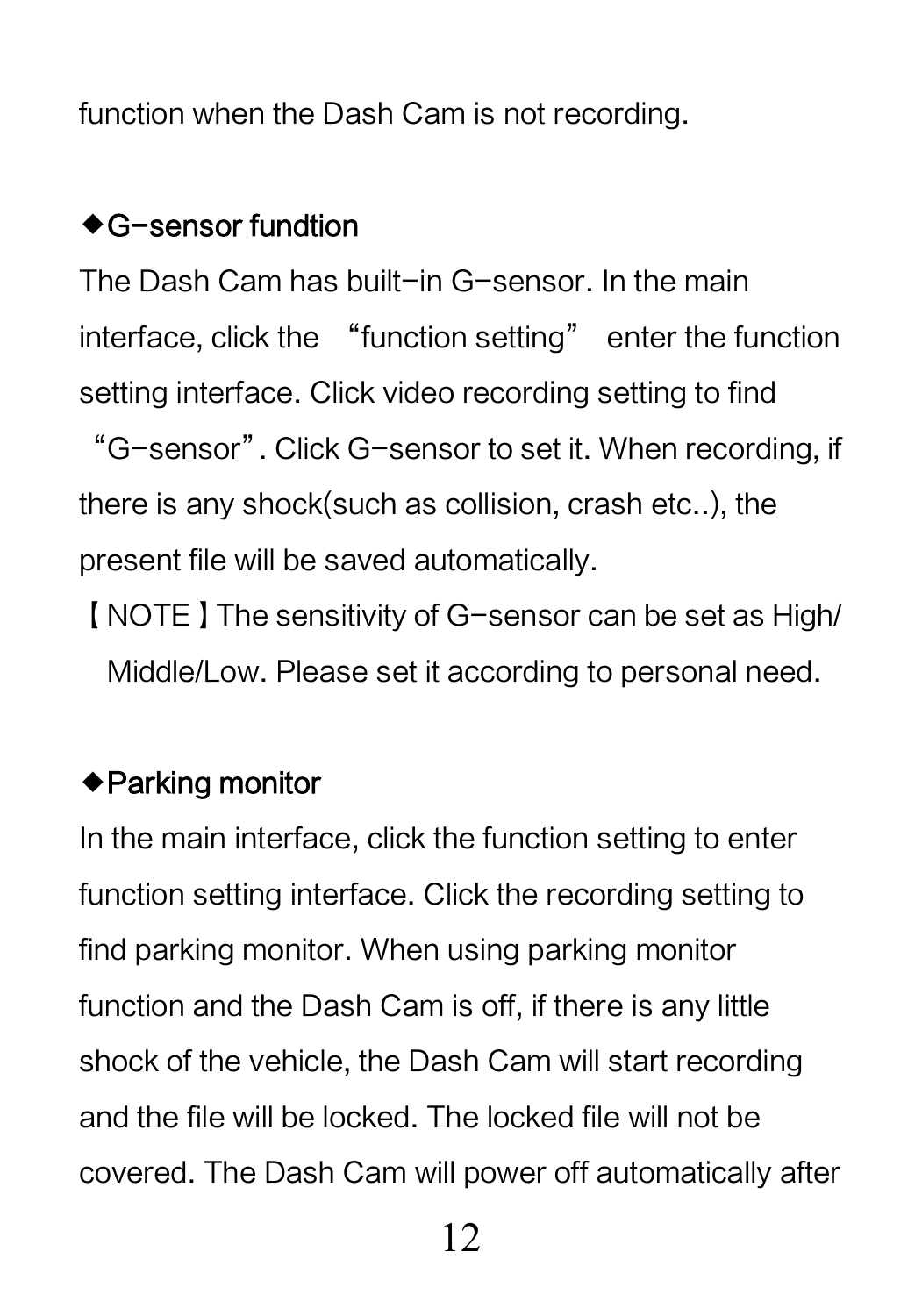recording for 24s.

#### ◆Reversing view

First, please connect the Dash Cam with car charger and the inset the rear camera into AV-IN slot, connect the red and black line with reversing light. Connect the car charger and the Dash Cam will start recording video automatically. When there is any reversing status, the reversing view will appear. It will return to the video recording mode when reverse finished.

| Product Model No. | $T12+$      |
|-------------------|-------------|
| <b>LCD</b>        | 9.66 inch   |
| Resolution        | 2M CMOS     |
| Lens              | 170 degree  |
| Video resolution  | 1080P       |
| Video Format      | AVI         |
| Loop recording    | $1/3/5$ min |

#### Product specification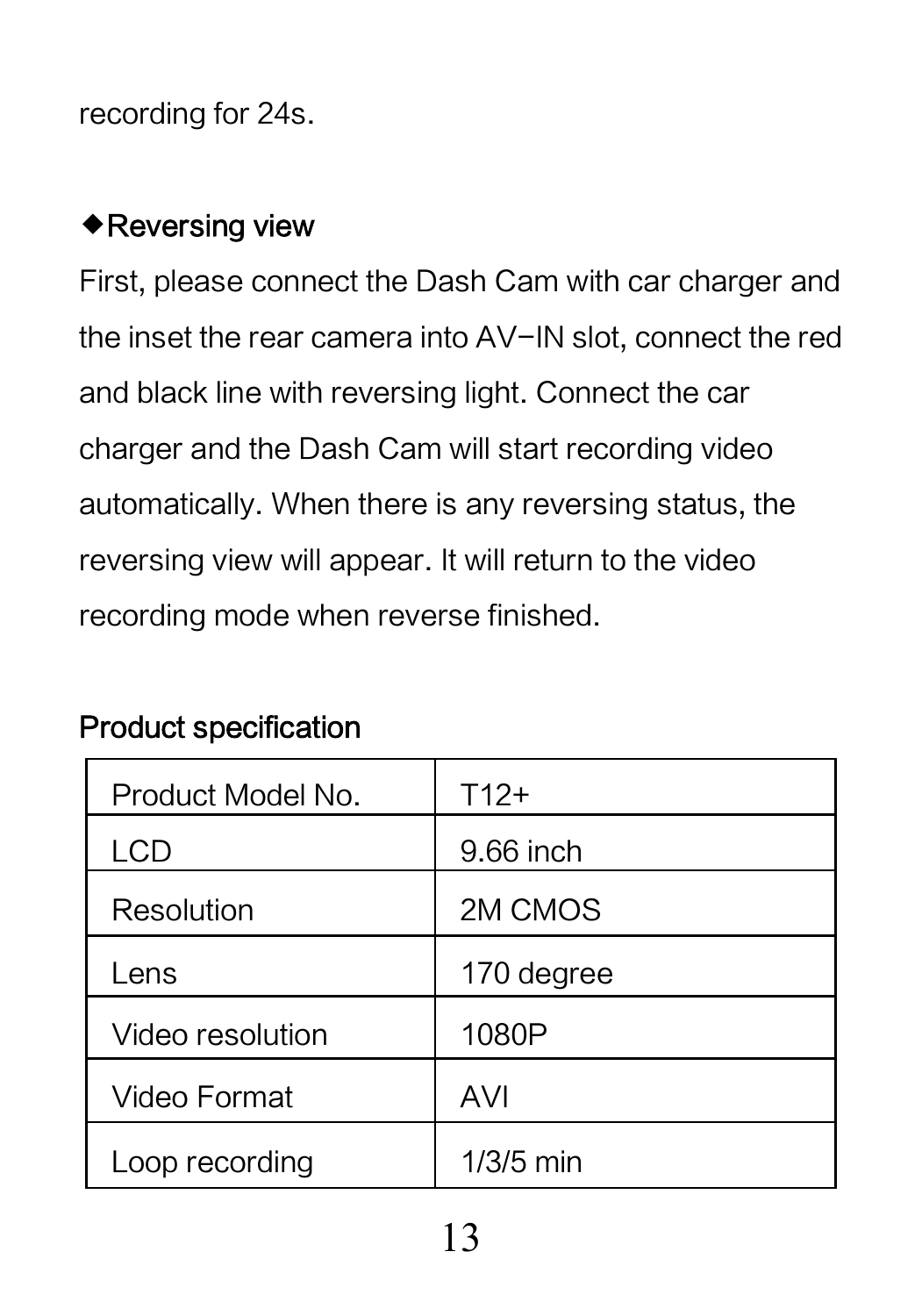| Memory card                | TF Card up to 32GB                                 |  |  |
|----------------------------|----------------------------------------------------|--|--|
| Power supply               | USB, Car charger 5V.<br>2000mA                     |  |  |
| Frequency                  | 50HZ/60HZ                                          |  |  |
| <b>Battery Capacity</b>    | Li-on battery 3.7V.<br>500mAH                      |  |  |
| Microphone/Loudspe<br>aker | Support                                            |  |  |
| Language                   | Simple Chinese/<br>Traditional Chinese/<br>English |  |  |

NOTE: The specifications can be changed due to update, upgrade etc.. Please refer to the Dash Cam.

#### Troubleshooting guide

Under normal operating conditions, if there are problems

with the

device, please refer to the following methods to resolve.

### Cannot take pictures or record video?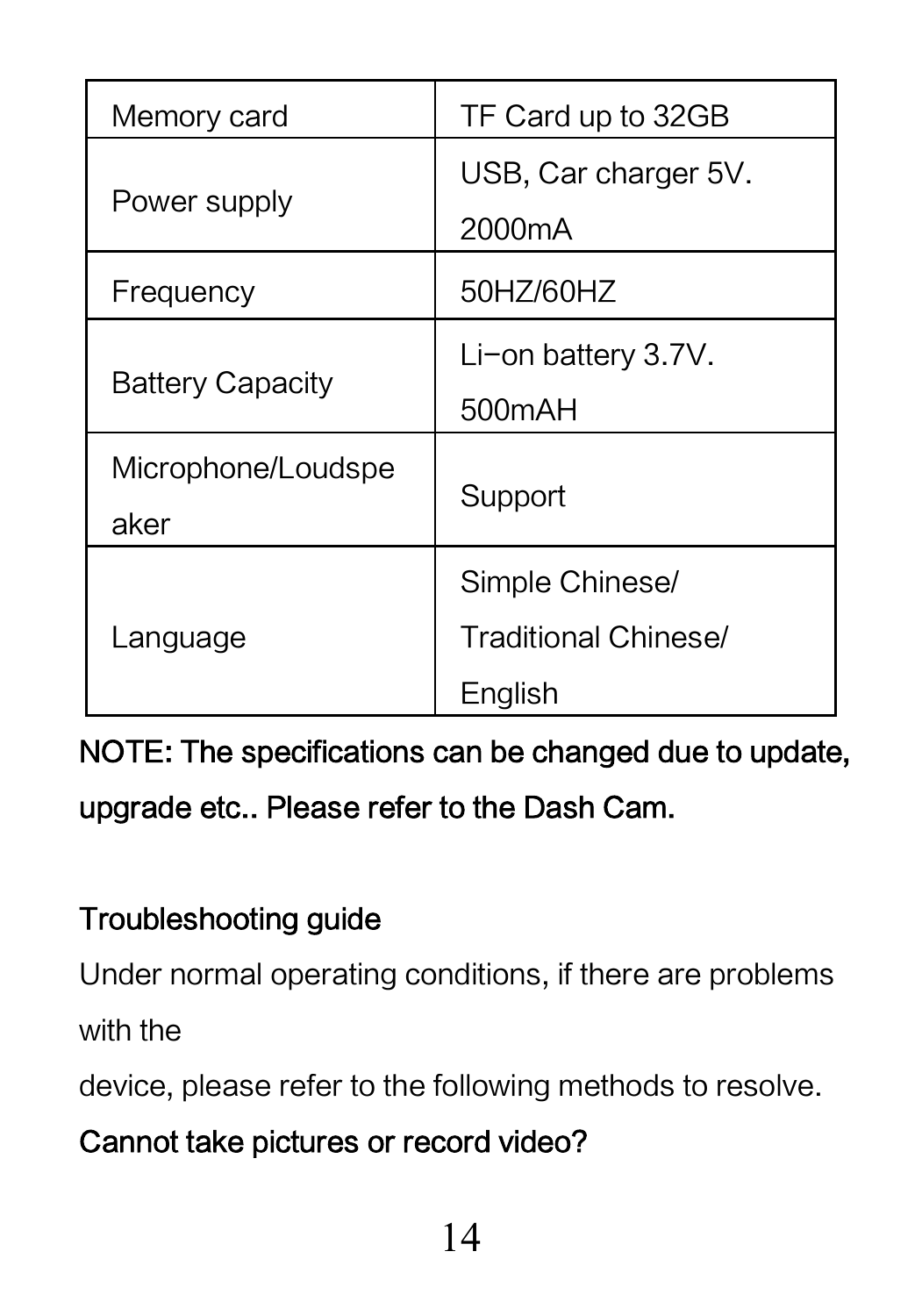Please check whether there is enough space on the micro

SD card or internal storage.

#### Stopping automatically while recording?

Due to the high amount of HD video data being recorded, please use a high-speed Micro SD card. To tell if you have the required high speed card, check if it has the

'Micro SDHC' logo on the SD card and 8GB class 10 or above is recommended. Make sure that your card is labeled Micro SDHC and not Micro SDXC as SDXC cards will not work with this Dash Cam.

#### Fuzzy/dirty image?

Please check if the lens is filled with dirt or fingerprints and clean

carefully. Please clean lens with cloth before shooting.

Remove

transparent lens protector.

## The DASH CAM is jammed or not responding?

Please hard reset the device by pushing in the reset

button on the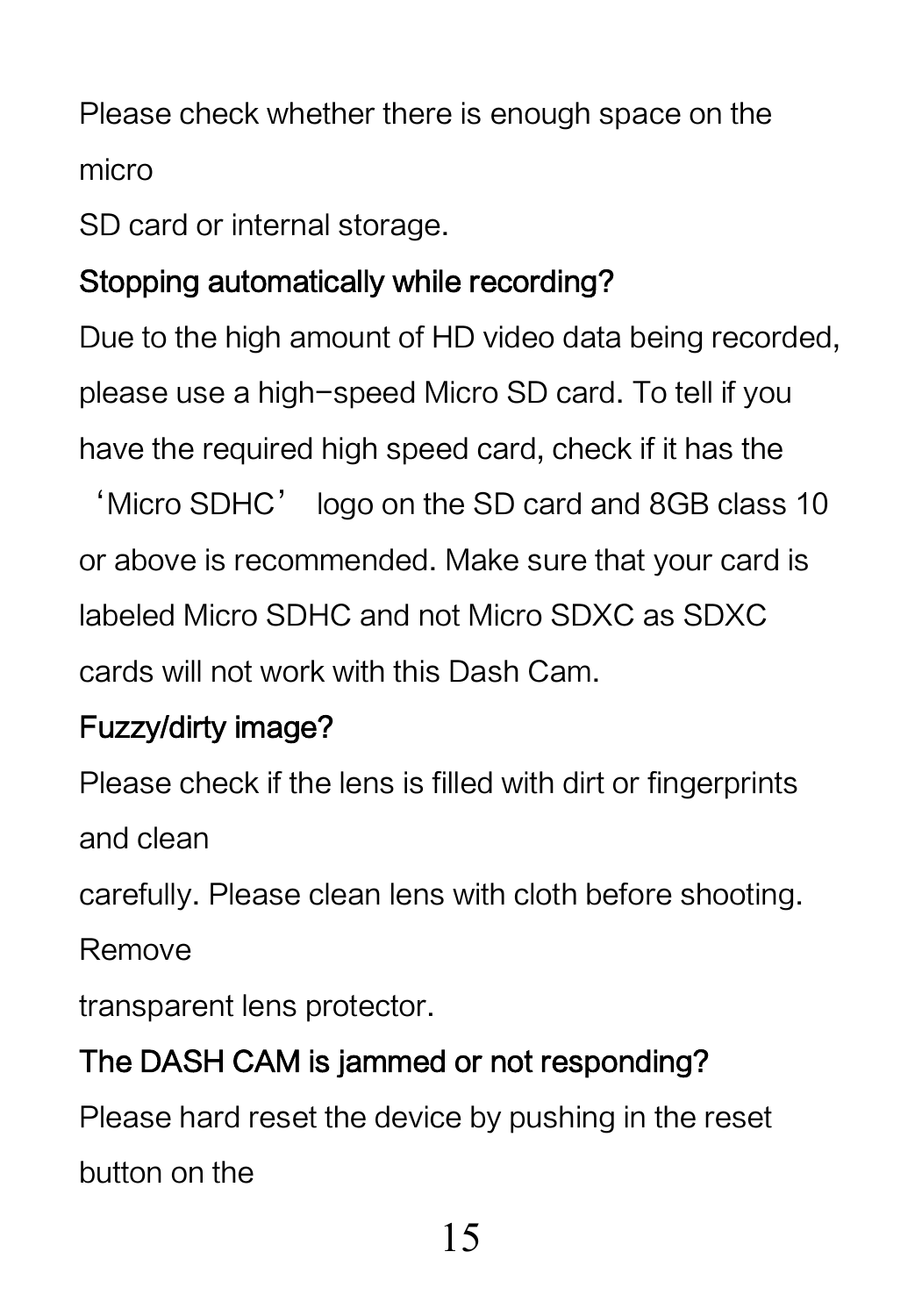Dash Cam.

## Why is the DASH CAM not turning on in the car?

Please check and make sure that there is power in the cigarette lighter socket of your car.

#### Micro SD card not recognised by DASH CAM?

Format card in the Dash Cam's menu setting's before use.

## A coloured tinge showing up in the video?

Make sure to peel off the transparent protective sticker on the front of the Dash Cam's lens.

#### Technical assistance

If you need assistance setting up or using your Anytek product now or in the future, call Anytek Support.

TEL: 400-9300-520 Mon-Sat 8am 6pm

Please retain this user guide for future reference